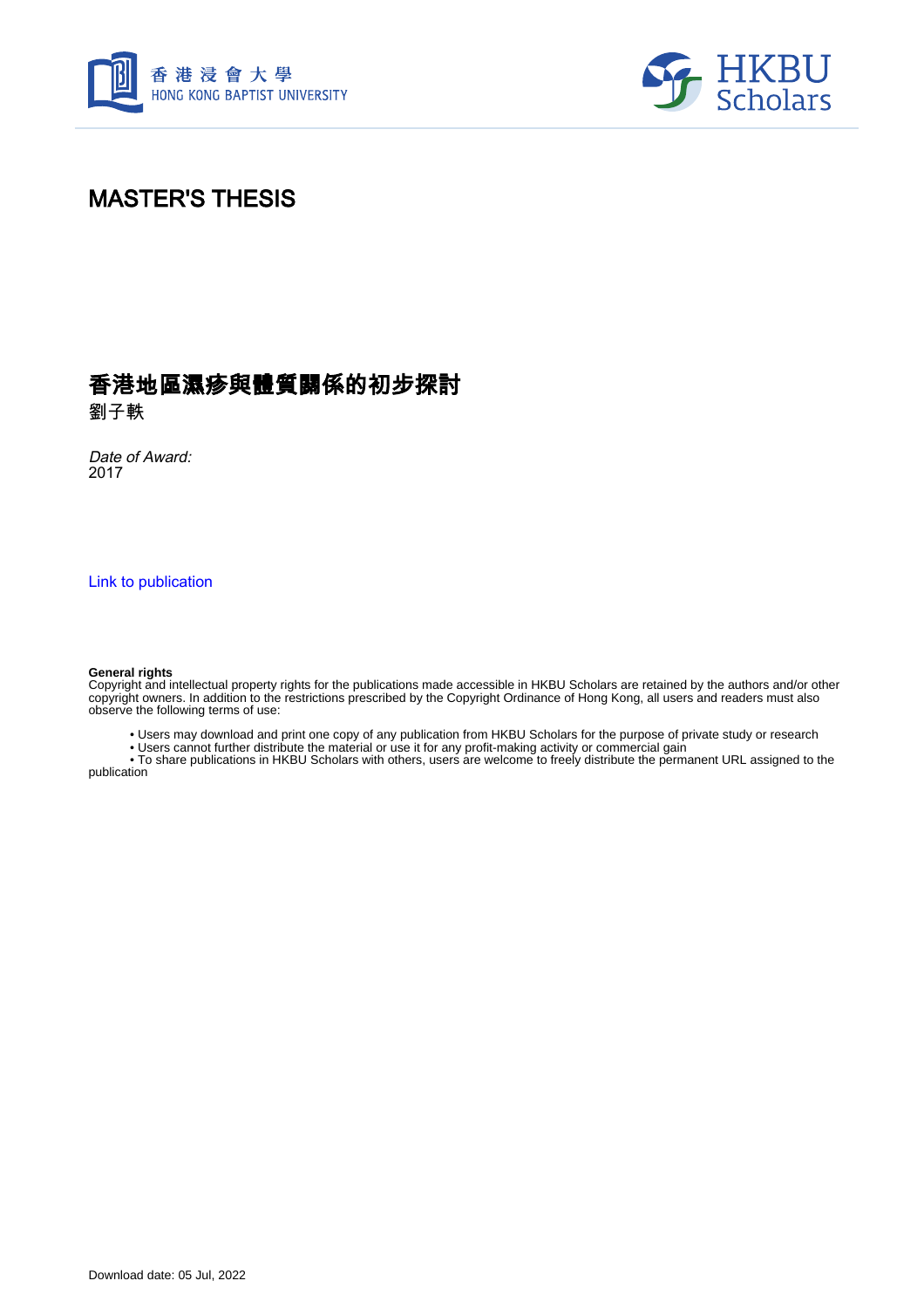研究目的:

本研究透過整理中國古代對濕疹體質的記載,現代對濕疹體質分類和相關性 的研究,並結合此次濕疹體質的臨床研究觀察和資料的分析,探討濕疹和體質的 相關性,從而在患者未病狀態,或是濕疹發作緩解期,通過飲食調整及中藥調理, 以預防濕疹的再次發作。或是在疾病發作期,通過運用濕疹體質學說的理論,使 得疾病儘早向愈,以減輕病人的痛苦,提高生活品質。

研究對象:

2017年1月~2017年3月在香港浸會大學附屬診所,包括陳漢腎伉儷中醫專 科診所,香港浸會大學中醫診所,香港浸會大學中醫專科診療中心,香港 浸會大學港島魏克強中醫專科診所門診就診的 <sup>55</sup> 例濕疹患者。 研究方法:

參照中華中醫藥學會 <sup>2009</sup> 年制定的〈中醫體質質量表〉,制定此次《對 ECZEMA 参試者體質辨識問卷》。因很多患者文化和教育水準的差異,本次研究在參試者知 情同意的前提下,由參試者自行填寫調查表,回答該問卷中的全部問題。因很多 患者文化和教育水準的差異,如有專業術語或是不懂的地方,可詢問我或是黃霏 莉教授。並在患者知情同意,保護患者隱私權的前提下,搜集相對應的臨床案例 及所用處方,最後搜集和整理資料,每個問題按其頻率分為 1~5 分,分別計算每 種體型中陽性所占的百分比,用於互相比較。若是兩種體質分型的差異不具有統 計學意義,則算是兩種體質兼備。

研究結論:

1.55 例香港濕疹患者中,以亚急性濕疹最为多见,占 46%, 急性及慢性濕疹 相對較少, 各占 27%。

2.55 例濕疹患者,既有單一體質,也有複合體質。

3.55 例香港濕疹患者中氣陰兩虛質最為多見,占 25.45% 。這與其香港特殊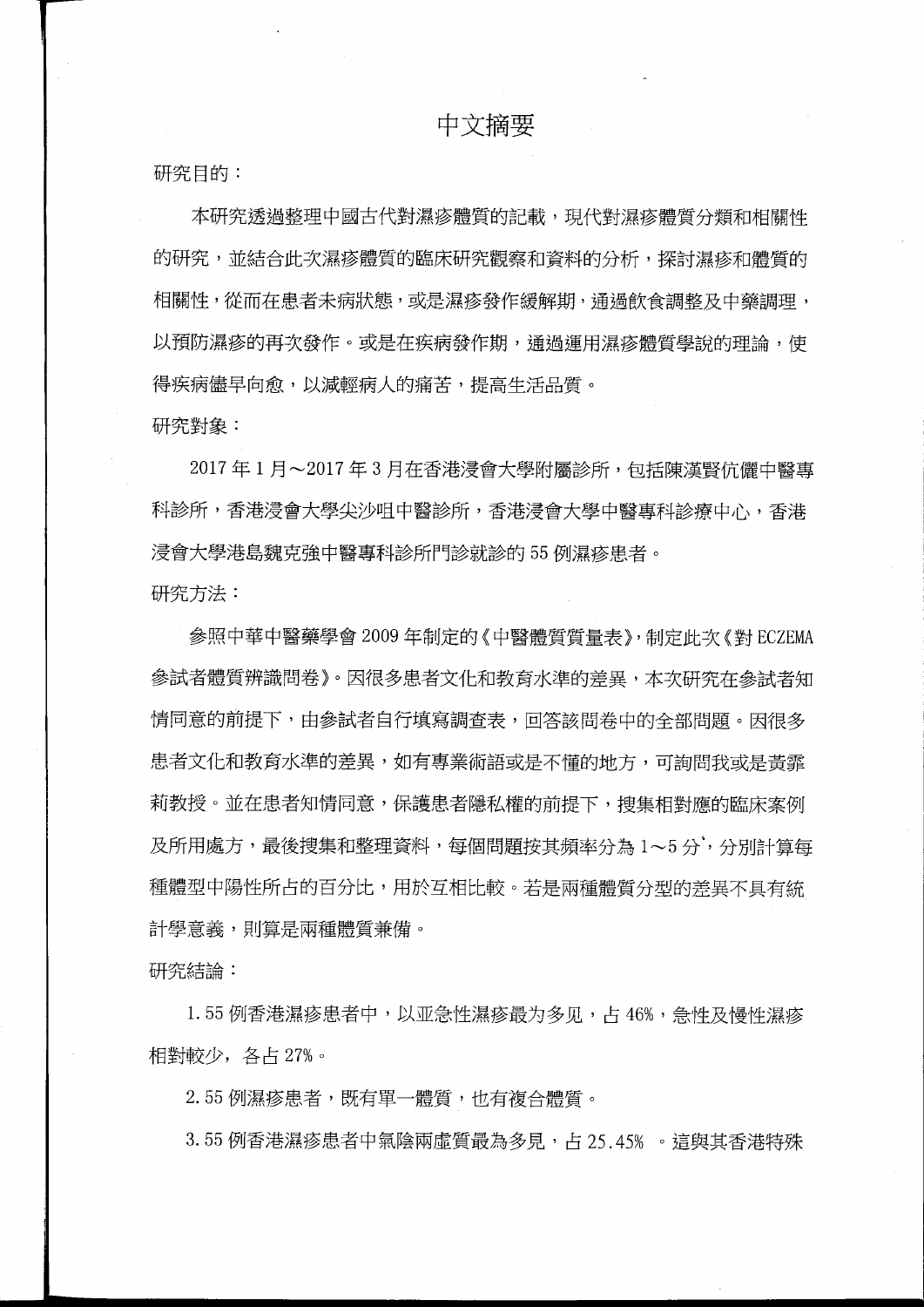的地理、飲食、社會及心理密不可分。

4. 慢性濕疹陰虛質最多,占 40%,急性濕疹氣虛質及陽虛質最為多見,各占 總數的 20%

5. 很多濕疹患者伴有脾虛表現,以陽虛質最為常見,占 91.67%,其次是濕 熱質,占66%。

6. 濕疹兼見過敏性史者,特稟質最為常見,占 48%。

7. 目前流行且普及的體質問卷調查有一定局限性,如有些問題的描述有些學 術化,患者不易理解;問題冗長,有誘導性診斷;某些體質的辨識的重要指標, 所佔權重只有一分;沒有考慮到地域、氣候和社會對體質有著重要的客觀影響等。

8. 本次濕疹體質調查中,以氣陰兩虛質最為多見,其次是陽虛質,氣虛質與 陰虛質。據皮膚病"七分調護,三分治療",從體質角度,结合針對濕疹治未病 思想,改变起居,锻炼,饮食结构,注重穴位养生。

關鍵字:濕疹;體質;香港;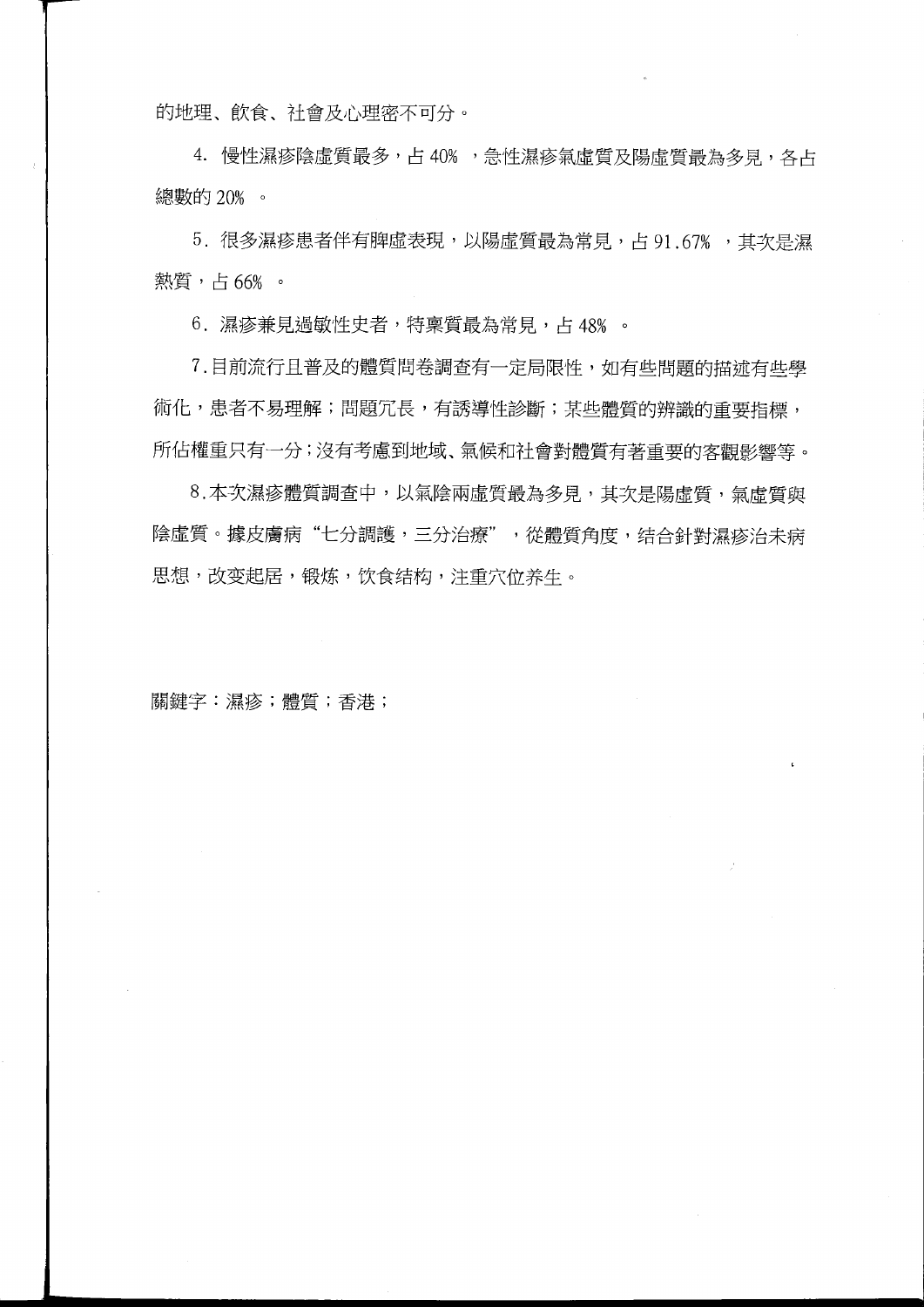## 香港地區濕疹與體質關係的初步探討